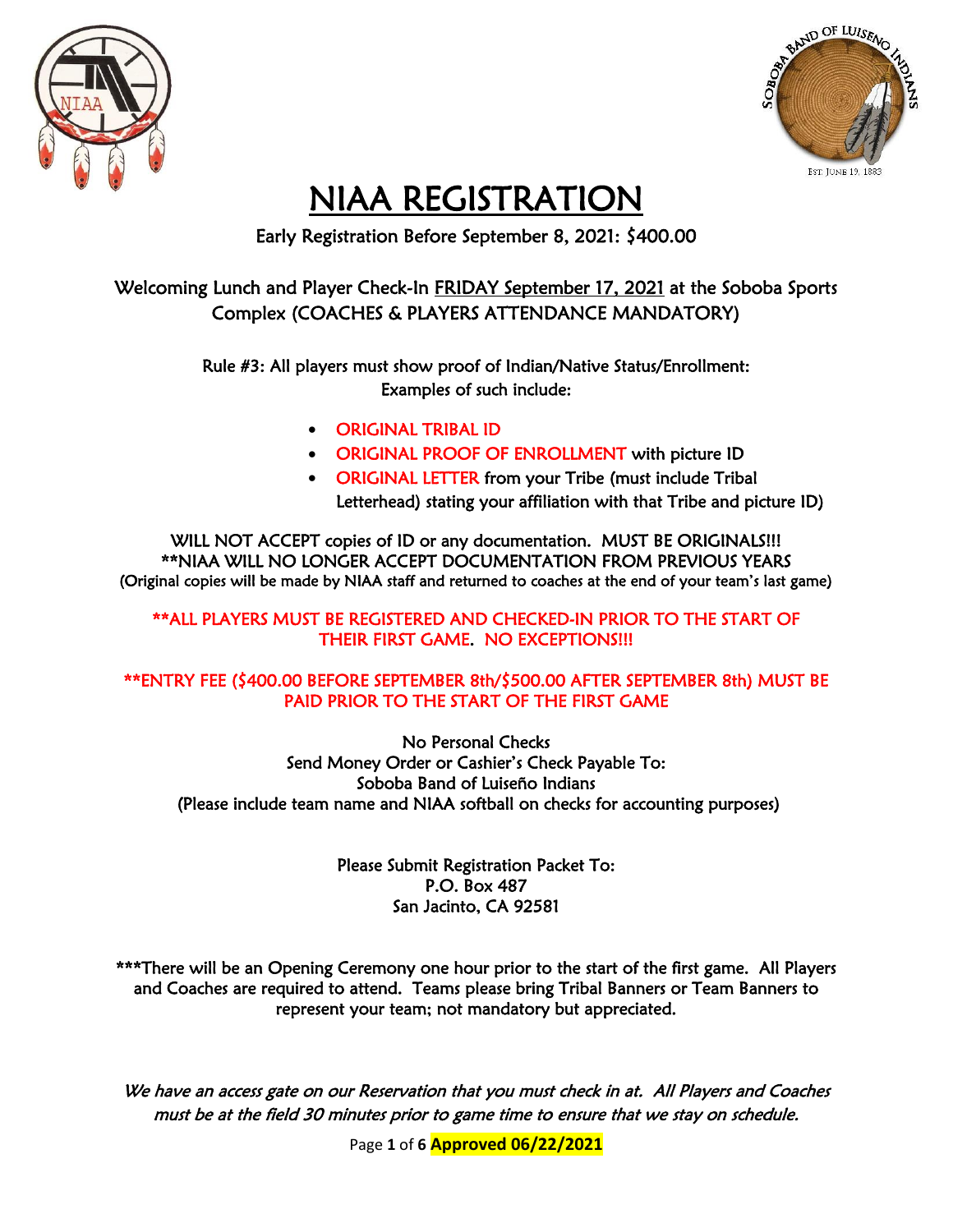



# REGISTRATION FORM

| Email Address: No. 2008. The Second Second Second Second Second Second Second Second Second Second Second Second Second Second Second Second Second Second Second Second Second Second Second Second Second Second Second Seco |  |
|--------------------------------------------------------------------------------------------------------------------------------------------------------------------------------------------------------------------------------|--|
|                                                                                                                                                                                                                                |  |

Entry Fee Payment: \$400.00 (\$500.00 after September 8, 2021) Please circle one: Tribal Check Money Order Cashiers Check Cash Make payable to: Soboba Band of Luiseño Indians \*Cash payments can be made by Soboba's Accounting Department at the Tribal Administration **Department** No Personal Checks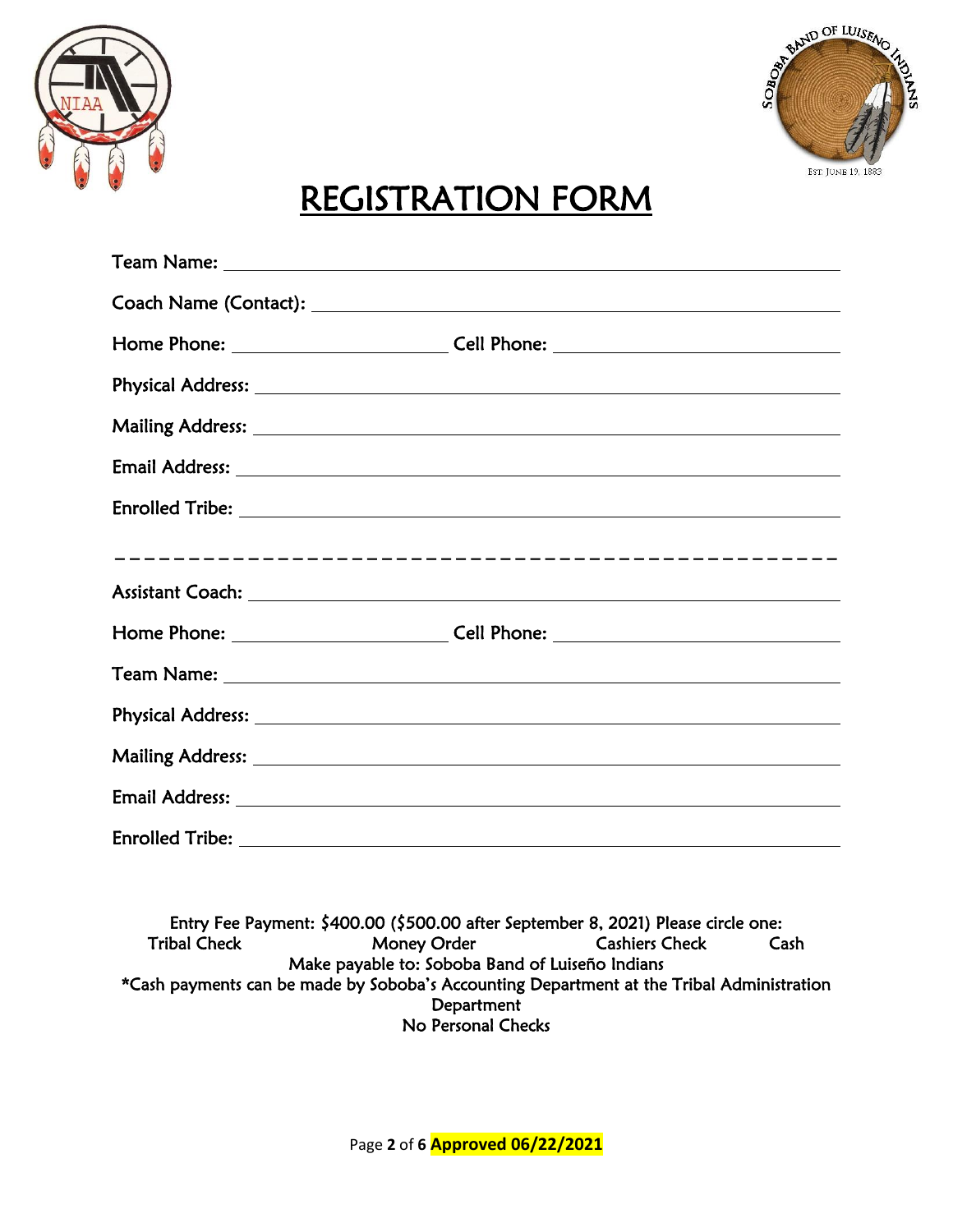



#### WAIVER & RELEASE FORM

I hereby waive, release and discharge any and all negligence liability claims against the Soboba Band of Luiseño Indians, Soboba Sports Complex, The Oaks, NIAA Softball Committee, its employees, agents and officers if property damage, personal injury, or death occurs as a result of participation in any activity at the Soboba Sports Complex, and The Oaks facility. This release discharges in advance Soboba Band of Luiseño Indians, Soboba Sports Complex, The Oaks, NIAA Softball Committee, its employees, agents and officers from any and all liability arising out of my participation on aforementioned activity. I understand, accept and acknowledge that this activity involves a risk of injury and death and I hereby assume all risks associated with my participation in aforementioned activity. I agree in indemnify and release the Soboba Band of Luiseño Indians, Soboba Sports Complex, The Oaks, NIAA Softball Committee, agents and officers free and harmless from loss, liability, damage, negligence, cost or expense which may occur due to my personal property damage, injury, or death sustained while participating in the 2021 Soboba National Indian Athletic Association Tournament.

**I HAVE CAREFULLY READ THIS AGREEMENT, WAIVER AND RELEASE AND FULLY UNDERSTAND AND ACCEPT ITS CONTENTS. I ACCEPT THIS RELEASE OF LIABILITY AND MAINTAIN THAT IT IS A CONTRACT BETWEEN MYSELF AND THE SOBOBA BAND OF LUISEÑO INDIANS, SOBOBA SPORTS COMPLEX, THE OAKS, NIAA SOFTBALL COMMITTEE, ITS EMPLOYEES, AGENTS AND OFFICERS. I SIGN THIS CONTRACT OF MY OWN FREE WILL.**

|     | <b>PLAYER NAME (Please</b><br>Print) | <b>RESERVATION</b><br>/TRIBE | <b>ENROLLMENT</b><br><b>NUMBER</b> | <b>SIGNATURE</b> | <b>MINOR</b><br>CHECK $\sqrt{}$ | <b>PICTURE</b><br>ID $\sqrt{ }$ |
|-----|--------------------------------------|------------------------------|------------------------------------|------------------|---------------------------------|---------------------------------|
| 1.  |                                      |                              |                                    |                  |                                 |                                 |
| 2.  |                                      |                              |                                    |                  |                                 |                                 |
| 3.  |                                      |                              |                                    |                  |                                 |                                 |
| 4.  |                                      |                              |                                    |                  |                                 |                                 |
| 5.  |                                      |                              |                                    |                  |                                 |                                 |
| 6.  |                                      | 18-5                         |                                    |                  |                                 |                                 |
| 7.  |                                      |                              |                                    |                  |                                 |                                 |
| 8.  |                                      |                              |                                    |                  |                                 |                                 |
| 9.  |                                      |                              |                                    |                  |                                 |                                 |
| 10. |                                      |                              |                                    |                  |                                 |                                 |
| 11. |                                      |                              |                                    |                  |                                 |                                 |
| 12. |                                      |                              |                                    |                  |                                 |                                 |
| 13. |                                      |                              |                                    |                  |                                 |                                 |
| 14. |                                      |                              |                                    |                  |                                 |                                 |
| 15. |                                      |                              | sail a                             |                  |                                 |                                 |
| 16. |                                      |                              |                                    |                  |                                 |                                 |
| 17. |                                      |                              |                                    |                  |                                 |                                 |
| 18. |                                      |                              |                                    |                  |                                 |                                 |
| 19. |                                      |                              |                                    |                  |                                 |                                 |
| 20. |                                      |                              |                                    |                  |                                 |                                 |

*ONLY 15 AWARDS WILL BE DISTRIBUTED PER TEAM*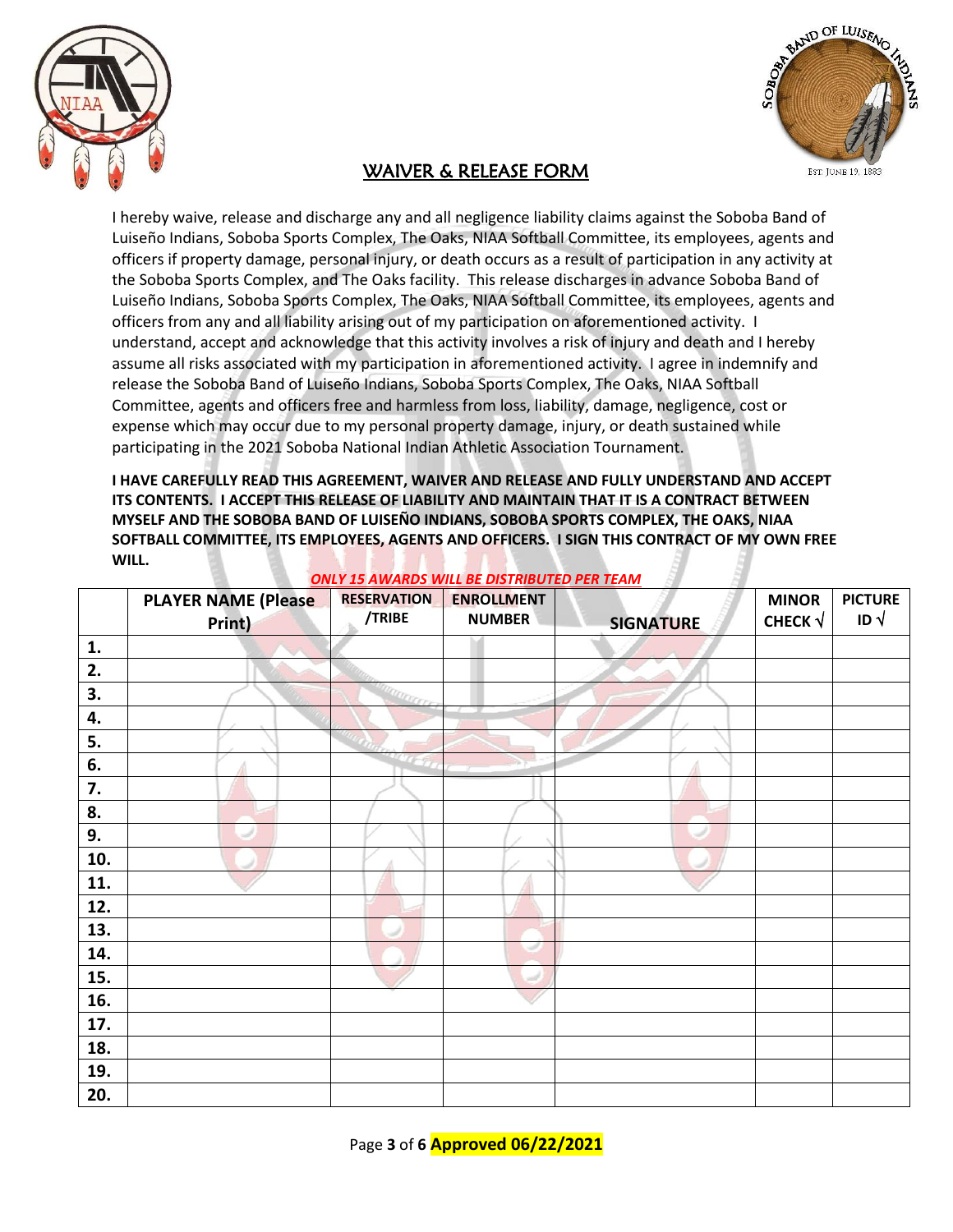



#### HELMETS ARE REQUIRED AT ALL TIMES!!! ASA RULES AND ISC PITCHING RULES WITH LAST OUT AND COURTESY RUNNER

I

**CERETARIA** 

| Coach (Print Name):           |       |
|-------------------------------|-------|
| Signature:                    | Date: |
|                               |       |
| Assistant Coach (Print Name): |       |
| Signature:                    | Date: |
|                               |       |
|                               |       |
|                               |       |
| ammana artista estas          |       |
|                               |       |
|                               |       |
|                               |       |
|                               |       |
|                               |       |
|                               |       |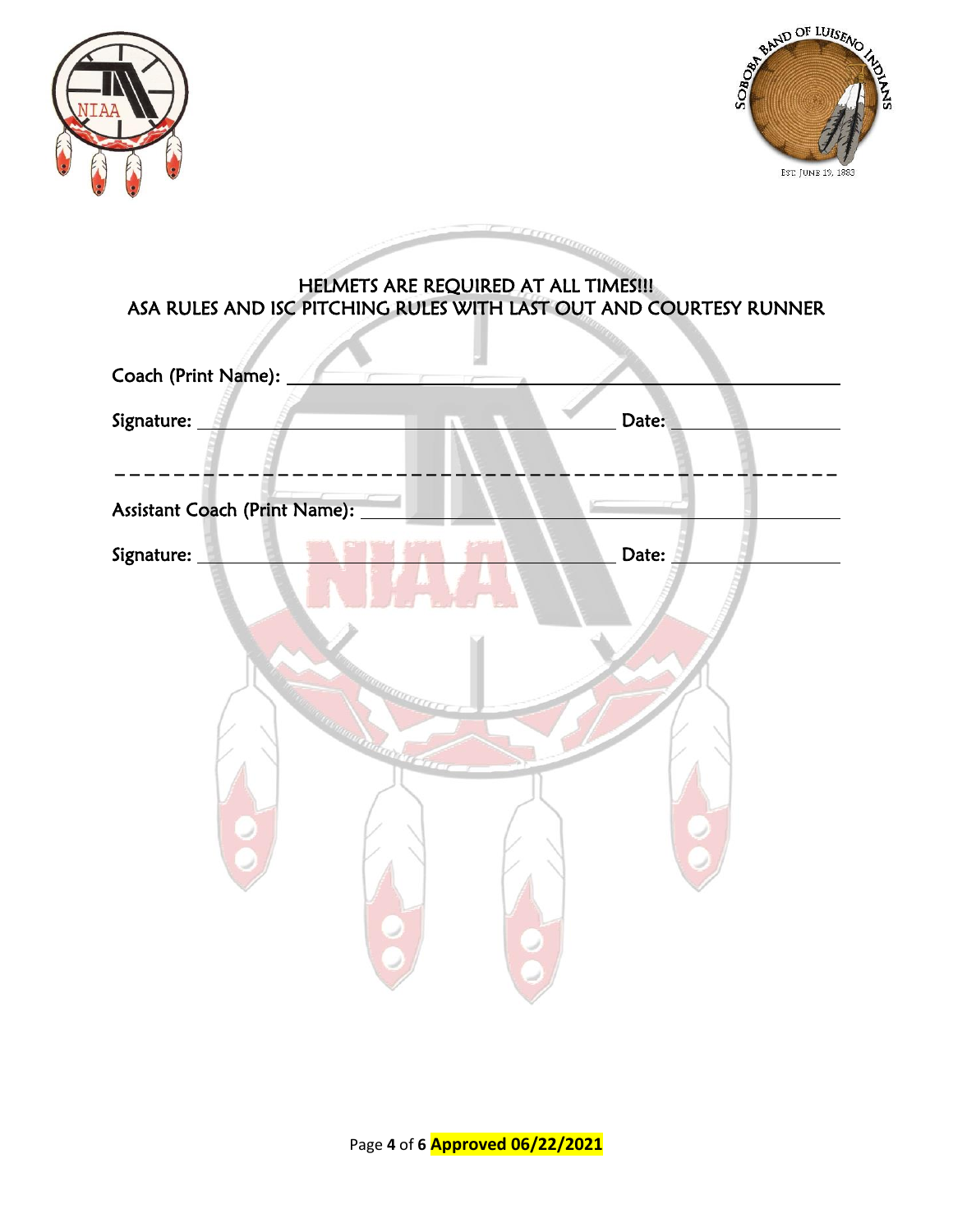



#### 2021 NIAA TOURNAMENT RULES

- **1.** Most current ASA rules will apply (with modified pitching). Umpires will conduct the game in accordance with ASA rules and the Head Umpire will make all final decisions.
- **2.** Games: 1 hour 30 minutes or 7 innings (whichever comes first) with an 8 run rule after 5 innings.
	- **a.** Tie Games: extra innings will be played to determine a winner with the International Tie Breaker in effect after 7 innings or after time has expired.
	- **b.** Coin flip will be used to determine Home Team in all games.
	- **c.** Championship Game: No time limit; seven full innings will be played.
- **3.** All players must show proof of Indian/Native Status/Enrollment:
	- **a.** Examples of such will include: ORIGINAL Tribal ID's, ORIGINAL Proof of Enrollment with Picture ID, ORIGINAL Letters from your Tribe (must include Tribal letterhead) stating your affiliation with that Tribe and a picture ID. Will not accept copies of ID or copies of other documentation. MUST BE ORIGINALS!!!
	- **b.** \*\*NIAA WILL NO LONGER ACCEPT DOCUMENTATION FROM PREVIOUS YEARS\*\* (Original copies will be made by NIAA staff and returned to coaches at the end of your team's last game)
- **4.** Enrollment Protest: Any coach has the right to request proof of Native status of any player prior to the start of any game. All protests must be made to the Official Scorekeeper and Umpires before the end of the game under protest. A \$200.00 Cash Protest Fee must be paid and is non-refundable, win or loss of the protest. NIAA Softball Committee will make final judgments on all protests.
- **5.** Coaches, Managers, and players only allowed in dugouts.
- **6.** Unsportsmanlike conduct will not be tolerated from any participants. Each team is responsible for their fans. Unacceptable language or unsportsmanlike conduct will not be tolerated. Violators will be asked to leave the ballpark.
- **7.** There is an access gate on the Soboba Reservation that you must check in at. All Players and Coaches must be at the field 30 minutes prior to game time to ensure that we stay on schedule.
- **8.** Players can only play for one team. All Players must be listed and registered for the team that they take the field with. All Players must be listed on their first game's roster.
- **9.** Each team will be allowed to warm-up, as time permits.
- **10.** Players aged under 17 must have written parental consent to participate. This form will be provided and a picture ID will be needed by the minor (see rule #3)
- 11. Helmets must be worn when batting and on the base paths. NO EXCEPTIONS!!!
- **12.** Anyone can run for the pitcher and catcher who is listed on the roster. You are allowed one runner for anyone else however, the runner must be last out and only one per inning.
- **13.** A Designated Player and a Flex Player may be used. There will be no EH (Extra Hitter) allowed**. Only 9 players will be allowed to bat.**
- **14. All Players need to be registered before the start of the first game, NO EXCEPTIONS!**
- **15. DeBeer Clincher balls will be used for men's and women's games.**

**I, (Coach's Name), understand and have read the 2021 NIAA** 

**Tournament Rules to my players and coaching staff. I agree to take responsibility for my teams actions and abide by all the rules set forth by the NIAA Committee.**